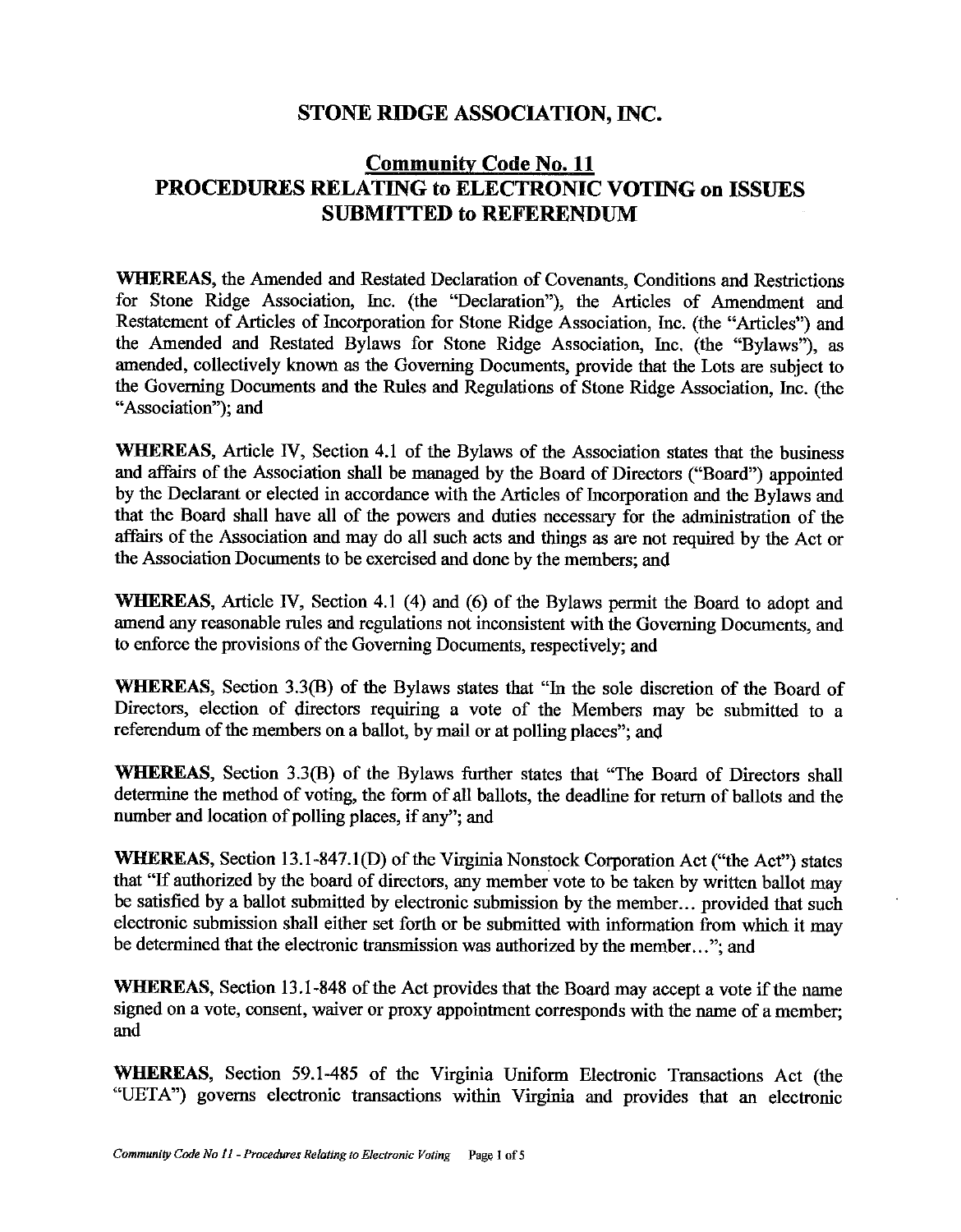signature and an electronic transmission have the same legal effect as non-electronic signatures and transmissions; and

**WHEREAS,** the Board has determined it to be in the best interests of the Association to permit and regulate the use of electronic voting on issues submitted to referendum.

**NOW THEREFORE,** it is hereby **RESOLVED THAT** the following procedures related to electronic voting on issues submitted to referendum are hereby adopted:

#### I. **Definitions**

A. Any term used in this resolution which is defined in section 59.1-480 of the UETA shall have the meaning set forth in the UETA. Certain definitions are reproduced here for ease of reference.

1. "Electronic agent" means a computer program or an electronic or other automated means used independently to initiate an action or respond to electronic records or performances in whole or in part, without review or action by an individual.

2. "Electronic transmission" means any form of communication not directly involving the physical transmission of paper that creates a record that may be retained, retrieved and reviewed by a recipient thereof, and that may be directly reproduced in paper form by such a recipient through an automated process.

3. "Electronic signature" means an electronic sound, symbol, or process attached to or logically associated with a record and executed or adopted by a person with the intent to sign the record.

4. "Information processing system" means an electronic system for creating, generating, sending, receiving, storing, displaying, or processing information.

5. "Security procedure" means a procedure employed for the purpose of verifying that an electronic signature, record, or performance is that of a specific person or for detecting changes or errors in the information in an electronic record. The term includes a procedure that requires the use of algorithms or other codes, identifying words or numbers, encryption, or callback or other acknowledgment procedures.

6. "Transaction" means an action or set of actions occurring between two or more persons relating to the conduct of business, commercial, or governmental affairs.

#### II. **Legal References Confirming Association Authority to Accept Votes by Electronic Transmission**

A. Section 13.1-847.1(D) of the Act provides that any member vote to be taken by written ballot may be satisfied by a ballot submitted by electronic transmission if authorized by the Board.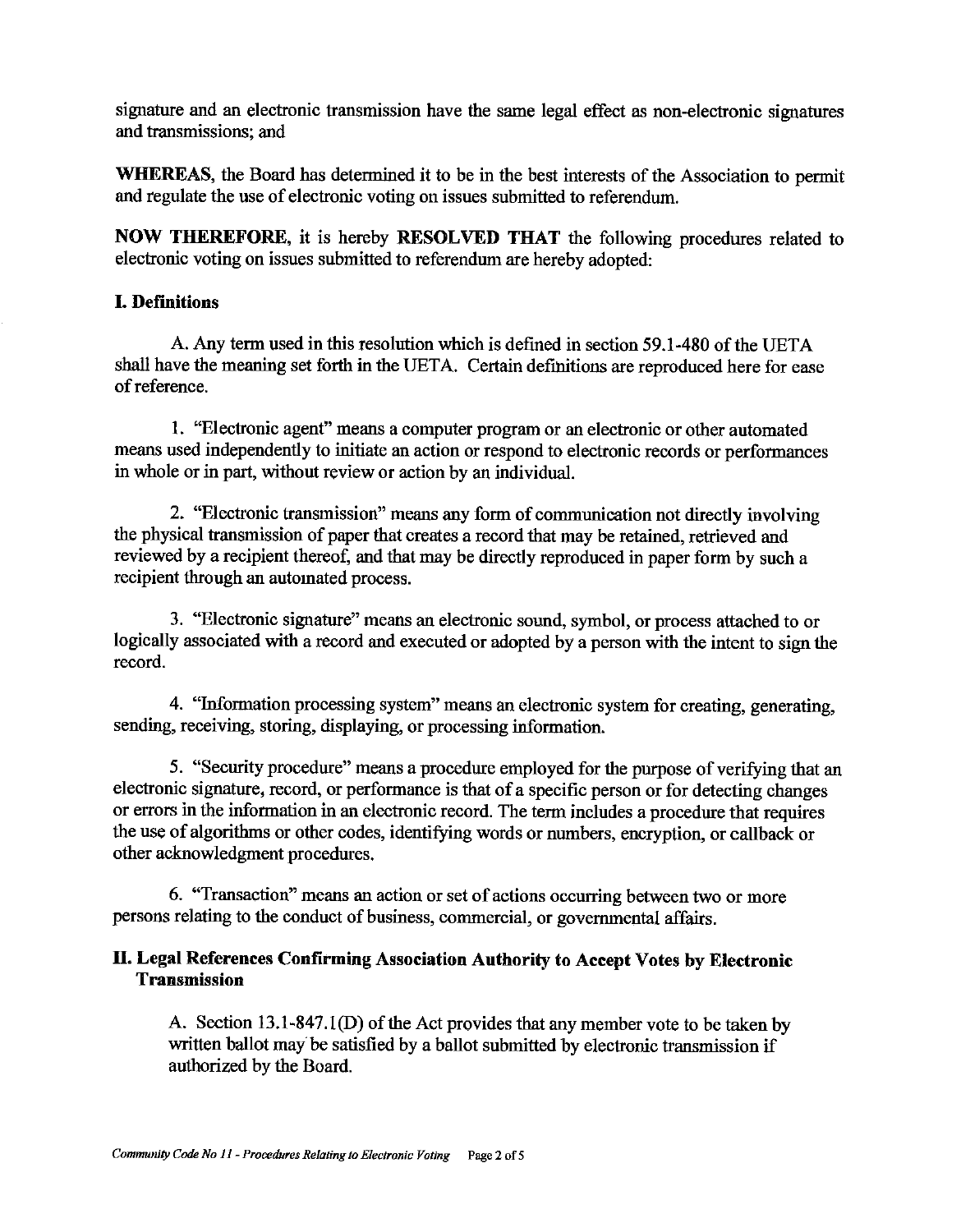B. Section 13.1-848 of the Act provides that the Board may accept a vote if the name signed on a vote, consent, waiver or proxy appointment corresponds with the name of a member.

C. Section 59.1-485 of the UETA provides that an electronic signature and an electronic transmission have the same legal effect as non-electronic signatures and transmissions.

D. Section  $3.3(b)$  of the Bylaws permit voting through a referendum process in which ballots may be submitted by mail and the form of such ballots shall be determined by the Board.

E. The act of casting a ballot is a business transaction between the Association and its members.

F. Section 59.1-483 of the UETA applies to electronic transactions where each party agrees to conduct such transactions by electronic means. This resolution forms such an agreement between Association members and the Board. As such, all electronic transmission of votes must comply with both the Act and the UETA.

#### III. **Procedure for Casting Votes by Electronic Transmission for Association Issues and Decisions Submitted for Member Referendum**

- A. Authority to Submit for Referendum. Electronic submission of votes shall only be pennitted, and this Article III shall only be applicable to, issues which have been submitted to referendum by the Board. Electronic voting shall not be permitted and this Article III shall not be applicable to any other vote ofthe Association. Electronic votes may not be cast by proxy.
- B. Hiring of Electronic Voting Firm. The Board shall have the authority to select and contract with an electronic voting company which employs an electronic agent and information processing system to administer any referendum to be voted on electronically. In the event an electronic voting company is selected by the Board, the Association members shall utilize such system and the procedures established by the selected electronic voting company, if any, shall control over those set forth below.
- C. In-House Electronic Voting. If the Board decides not to utilize the services of an electronic voting company on issues submitted to referendum, the Board may accept member votes sent by electronic transmission when such transmission contains the requisite information that will allow an objective determination that the member in fact authorized the transmission.

Such transmission may be by facsimile or electronic mail. It may also be made by sending information electronically to an electronic agent or secure, reliable information processing system specifically authorized by the Board to accept such information.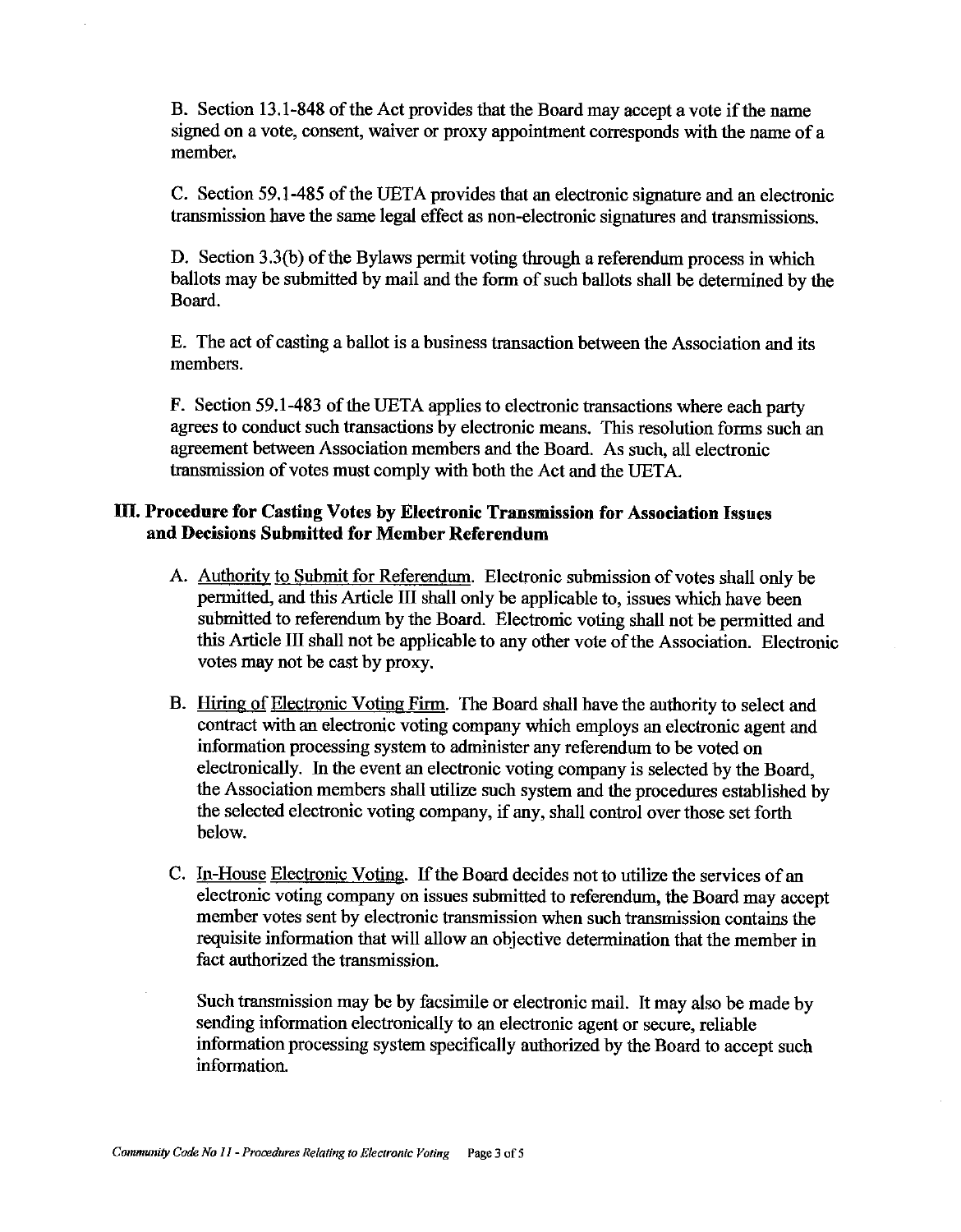D. Information to be Provided. Before a member may send their vote by electronic transmission, the member shall provide the Board with the following information:

1. The type of electronic transmission or information processing system to be used (i.e., facsimile, electronic mail, web site, etc.,) and the member may specify more than one medium.

- 2. For each medium specified, the member shall include:
	- a. The electronic signature that they will affix to the vote.
	- b. The security procedure to be included in the electronic transmission.
- 3. Upon receipt of an electronic transmission, the Board shall consider whether the electronic signature is:
	- a. Unique to the signer,
	- b. Capable of verification,
	- c. Under the signer's sole control,
	- d. Linked to the record in such a manner that it can be determined if any data contained in the record was changed subsequent to the electronic signature being affixed to the record, and,
	- e. Created by a method appropriately reliable for the purpose for which the electronic signature was used and/or acceptable based on the standards of the industry.
	- f. The Board may consider any other relevant and probative evidence affecting the authenticity and/or validity of the electronic signature.

Collectively, these features form the basis upon which the Board may determine whether the member authorized the transmission. The Board may reject the electronic transmission if the above features are unclear, provided that the Board shall specify the information upon which it relied in determining the vote invalid.